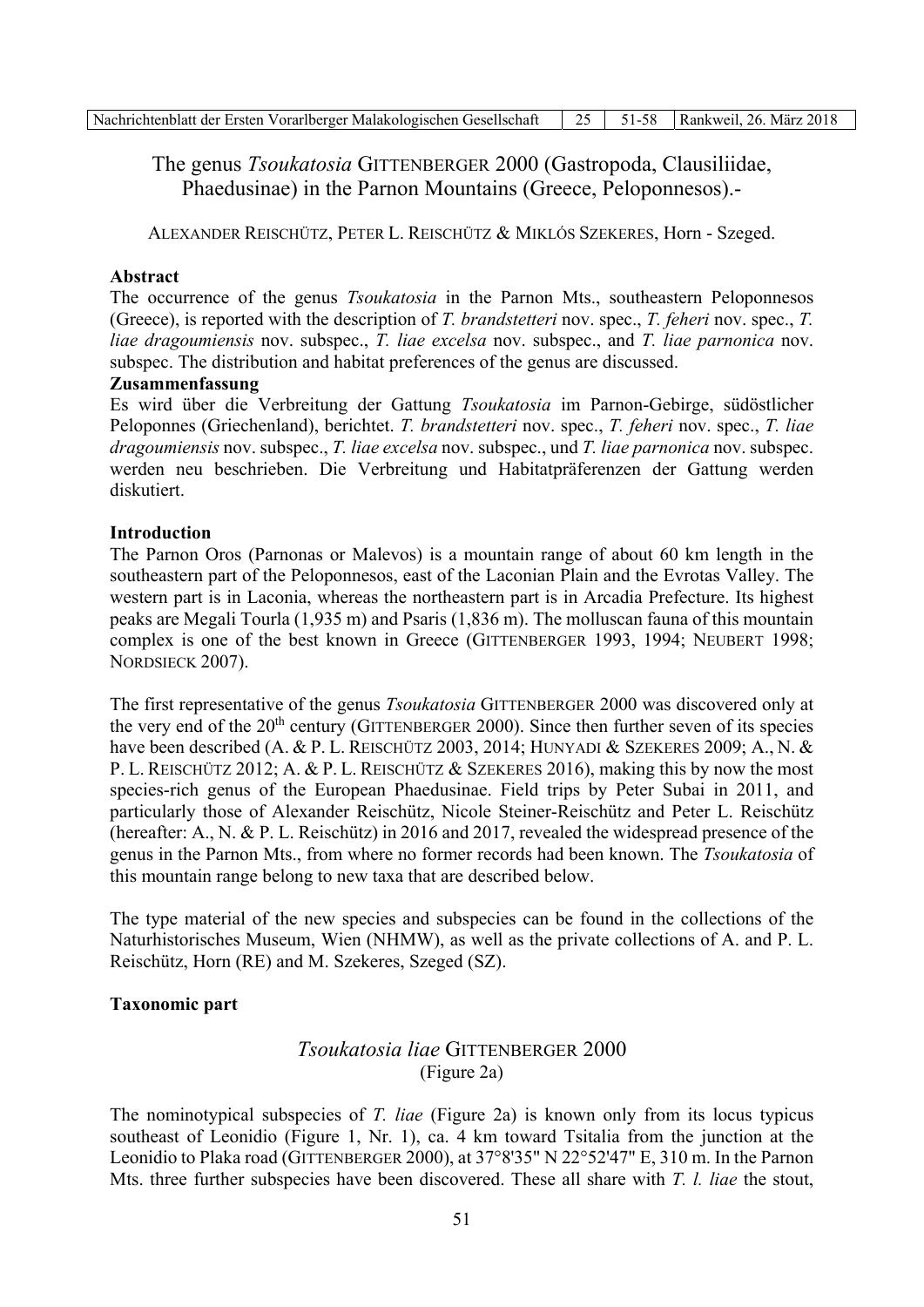densely costate shell with broad apex, the long, in front view well visible basal furrow, and the obliquely descending, at its end smoothly bending lamella inferior.



Figure 1: *Tsoukatosia* localities in the southeastern Peloponnesos: Occurrences of Tsoukatosia liae liae (1), Tsoukatosia liae dragoumiensis nov. subspec. (2), Tsoukatosia liae parnonica nov. subspec. (3, 4, 5), Tsoukatosia liae excelsa nov. subspec. (6, 7), Tsoukatosia feheri nov. spec. (8, 9, 10), Tsoukatosia brandstetteri nov. spec. (11), unidentified Tsoukatosia (12, 13).

## Tsoukatosia liae dragoumiensis nov. subspec. (Figure 2b)

Diagnosis: Medium-size subspecies with basal furrow that is well visible in front view. Neck densely costate, end of lamella inferior often fused to strong upward-bending plica. Parietal peristome margin smooth or indistinctly serrate.

Description: The densely costate shell with broad apex consists of  $8^{1/3}$  whorls. The 10 to 11 ribs at the last quarter whorl are somewhat stronger, but not wider-spaced than the preceding ones. The basal furrow reaches up an entire whorl, so that it is well visible in front view. The relatively large peristome (shell height/aperture height 4.60-4.72) bends gradually back toward the basis. There are strong plicae at the interlamellar region of the peristome, but the parietal margin is either smooth or only indistinctly serrate at its lower half. The lamella superior is not much more emerged than the interlamellar plicae. The visible part of the retracted lamella inferior descends obliquely along a straight line, and then turns smoothly toward the aperture and reaches the margin above the lower third of the peristome height. The end of the inferior is often fused to a strong, upward-bending interlamellar plica. The also marginal lamella subcolumellaris ends well below the inferior, separated from that by one or two major plicae.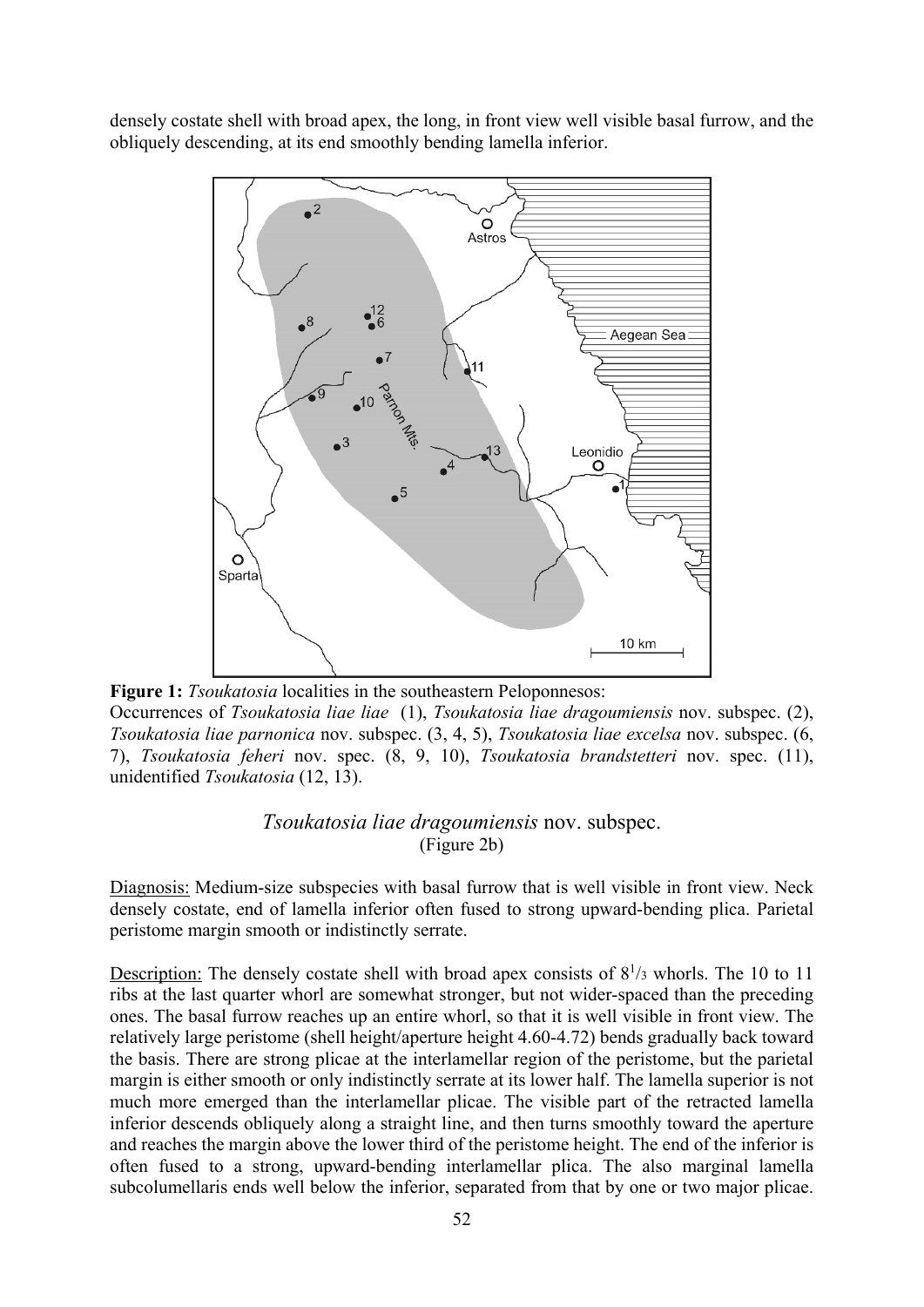The clausilial apparatus does not differ from that of the nominotypical subspecies (see GITTENBERGER 2000). Dimensions of the holotype: shell height (Hs) 12.1 mm, shell width (Ws) 3.1 mm, aperture height (Ha) 2.8 mm, aperture width (Wa) 1.9 mm, and of the paratypes: Hs 13.7 mm Ws: 3.1-3.2 mm, Ha 2.8-2.9 mm, Wa 1.9 mm.

Locus typicus: Parnon Mts., cliffs along the Tripoli to Agios Petros road 3.5 km N of Dragoumi  $(37^{\circ}24'21'' \text{ N } 22^{\circ}30'17'' \text{ E})$ , 900 m (Figure 1, Nr. 2).

Type material: Holotype (from the locus typicus, leg. A., N. & P. L. REISCHÜTZ 5.2016): NHMW 112133. Paratypes:  $RE/1 + 29$  body whorls,  $SZ/3$  body whorls (same data).

Derivatio nominis: The subspecies is named after Dragoumi, the village near the locus typicus.

Remarks: The new subspecies differs from T. l. liae by its larger size, stronger neck ribs, and the mostly serrate parietal margin of the peristome. The locus typicus, situated 45 km NW of that of the nominotypical subspecies, is the northernmost among the known occurrences of  $T$ . liae. The relatively rich material consists mainly of fragments and only two intact shells, all strongly eroded.

## Tsoukatosia liae parnonica nov. subspec.  $(Figure 2c)$

Diagnosis: Medium-size subspecies with basal furrow which is well visible in front view. Neck densely costate, lamella inferior ends close to the subcolumellaris. Parietal peristome margin indistinctly serrate even inside the sinulus.

Description: The shell with broad apex is comprised of  $8^{1/3}$  to  $8^{2/3}$  whorls. The surface is finely and densely costate, the neck ribs (11 to 13 over the last quarter whorl) do not show increased strength or spacing. The basal furrow is clearly visible in front view. The peristome is relatively large (Hs/Ha 4.48-4.60), its rim bends smoothly back toward the basis. The peristome margin is serrate all around, strongly at the interlamellar part, and indistinctly along the parietal side and in the sinulus. At the margin the lamella superior is not more emerged than the adjacent plicae of the columellar side. The lamella inferior is retracted, its end part descends obliquely before bending gradually toward the aperture. It terminates marginally at one third of the aperture height, close to the end of the lamella subcolumellaris, from which it is separated by one or two strong plicae. The clausilial apparatus could not be examined. Dimensions of the holotype: Hs  $11.5$  mm, Ws  $3.0$  mm, Ha  $2.5$  mm, Wa  $1.7$  mm, and of the paratypes: Hs  $11.2$ -11.5 mm, Ws: 2.5 mm, Ha 2.4-2.5 mm, Wa 1.7-1.8 mm.

Locus typicus: Parnon Mts., 10 km from Polydroso toward Kallithea, 1 km N of the Agriani junction (37°8'2" N 22°36'34" E), 980 m (Figure 1, Nr. 5).

Type material: Holotype (from the locus typicus, leg. A., N. & P. L. REISCHÜTZ  $5.2017$ ): NHMW 112134. Paratypes:  $RE/2 + 6$  body whorls,  $SZ/1 + 1$  body whorl (same data).

Additional material: Parnon Mts., gorge NE of Vasaras (37°10'59" N 22°32'26" E), 900 m (Figure 1, Nr. 3), leg. A., N. & P. L. REISCHÜTZ 5.2017; Parnon Mts., 2 km toward Polydroso from the Kosmas to Platanaki road (37°9'36" N 22°40'7"E), 1080 m (Figure 1, Nr. 4), leg. A., N. & P. L. REISCHÜTZ 5.2017.

Derivatio nominis: This subspecies is named after the Parnon Mts.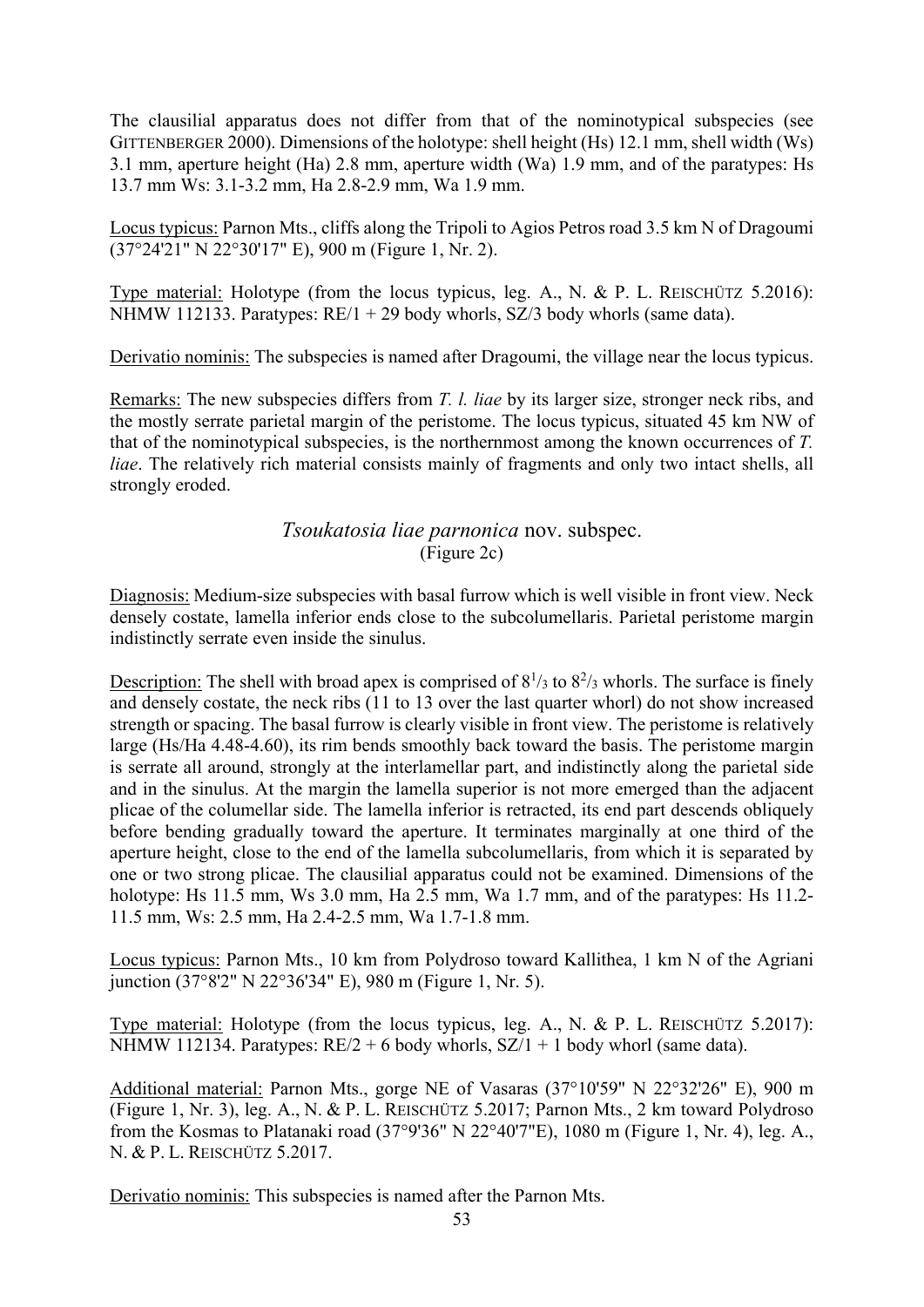Remarks: This subspecies differs from T. l. liae by the larger size and the circularly serrate peristome, whereas from T. l. dragoumiensis nov. subspec. by the finer neck ribs and the presence of plicae all along the parietal peristome margin. The shells of the three localities, which are next to each other along the southwestern part of the Parnon Mts., do not show appreciable morphological differences.



Figure 2: *Tsoukatosia* taxa of the Parnon Mts. and the surrounding areas:

a: Tsoukatosia liae liae (from the locus typicus), b: Tsoukatosia liae dragoumiensis nov. subspec. (holotype, NHMW 112133), c: Tsoukatosia liae parnonica nov. subspec. (holotype, NHMW 112134), d: Tsoukatosia liae excelsa nov. subspec. (holotype, NHMW 112135), e: Tsoukatosia feheri nov. spec. (holotype, NHMW 112136), f: Tsoukatosia brandstetteri nov. spec. (holotype, NHMW 112137). Scale bar corresponds to 5 mm.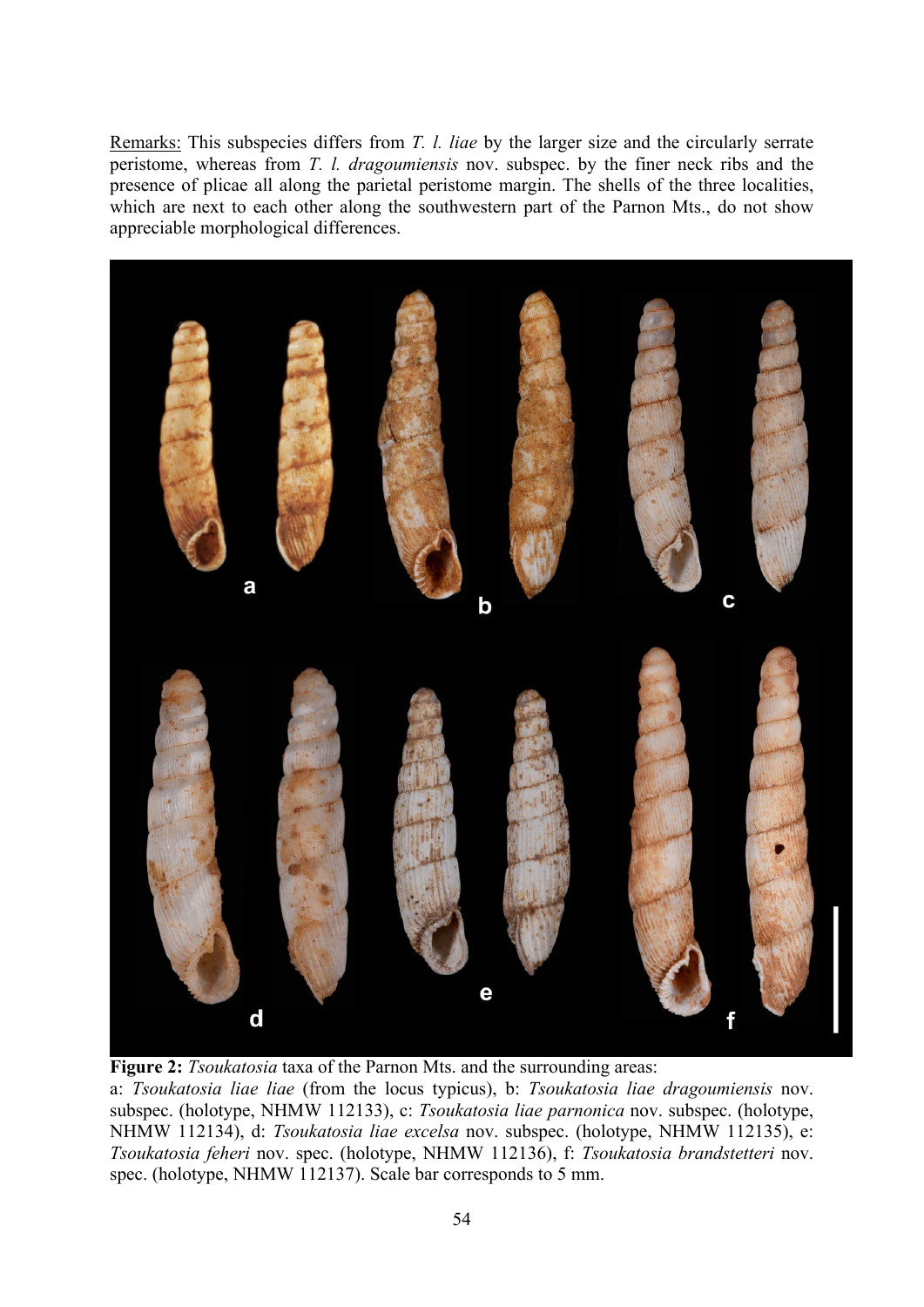## *Tsoukatosia liae excelsa* nov. subspec. (Figure 2d)

Diagnosis: Large subspecies with very broad apex and in front view well visible basal furrow. Neck densely costate, particle peristome margin indistinctly serrate up to the sinulus.

Description: The robust shell of 8 to 9 whorls has very broad apex. The whorls are densely costate, the strength and spacing of the ribs toward and at the neck (9 to 11 over the last quarter whorl) show gradual increase. The basal furrow, well visible in front view, extends to the entire last whorl. The lower part of the relatively large peristome (Hs/Ha 4.33-4.48) bends smoothly backward. The interlamellar region is strongly, the parietal margin weakly, indistinctly serrate. There are no plicae in the sinulus. The lamella superior at its end is not higher emerged than the interlamellar plicae. The lamella inferior is retracted, its visible part descends obliquely, and then turns smoothly before reaching the margin. Its end at about the lower third of the aperture height is close to that of the lamella subcolumellaris, from which it is separated by one or two major plicae. The half-whorl-long plica principalis initiates at the lateral side, somewhat deeper than the adjacent, short plica superior. The lunella is rudimentary. Dimensions of the holotype: Hs 13.0 mm, Ws 3.7 mm, Ha 3.0 mm, Wa 2.1 mm, and of the paratypes: Hs 12.4-16.0 mm, Ws: 3.6-3.9 mm, Ha 3.0-3.4 mm, Wa 2.1-2.3 mm.

Locus typicus: Parnon Mts., Agios Petros to Katafigio Parnonos road 1 km N of the Bogreika Kalyvia Spring (37°17'54" N 22°34'55" E), 1040 m (Figure 1, Nr. 6).

Type material: Holotype (from the locus typicus, leg. A., N. & P. L. REISCHÜTZ 5.2017): NHMW 112135. Paratypes: RE/17, SZ/3 (same data).

Additional material: Parnon Mts., Agios Petros to Katafigio Parnonos road 1.5 km N of the iunction toward the refuge of the Hellenic Alpine Club  $(37^{\circ}15'58''$  N  $22^{\circ}35'28''$  E), 1270 m (Figure 1, Nr. 7), leg. A., N. & P. L. REISCHÜTZ 5.2017.

Derivatio nominis: The name excelsus, -a, -um (Latin, meaning high, magnificent) refers to the grand stature of this subspecies.

Remarks: This subspecies differs from all the others of T. liae by its much larger, strongly built shell. Its two localities are next to one another, in the central part of the Parnon Mts.

> Tsoukatosia feheri nov. spec. (Figure 2e)

Diagnosis: Medium-size *Tsoukatosia* with strongly costate shell and in front view barely visible basal furrow. Neck ribs distant and sharp, end of lamella inferior deep, almost vertically descending. Parietal peristome margin finely and densely serrate.

Description: The strongly costate shell of  $8^{1/2}$  whorls has relatively narrow apex. The last whorl is visibly wider than the penultimate, the strength and spacing of its ribs  $(7 \text{ to } 8 \text{ at the last})$ quarter) gradually increase. The weak basal furrow is barely visible in front view. The peristome is relatively large (Hs/Ha 4.31), its margin bends backward smoothly toward the basis. The interlamellar region has strong plicae, but those of the parietal margin are very fine and dense, not reaching the sinulus. The lamella superior at its end is not more emerged than the adjacent interlamellar plicae. The deep lamella inferior descends almost vertically, and then turns horizontal just before terminating at the margin around the lower third of the peristome height.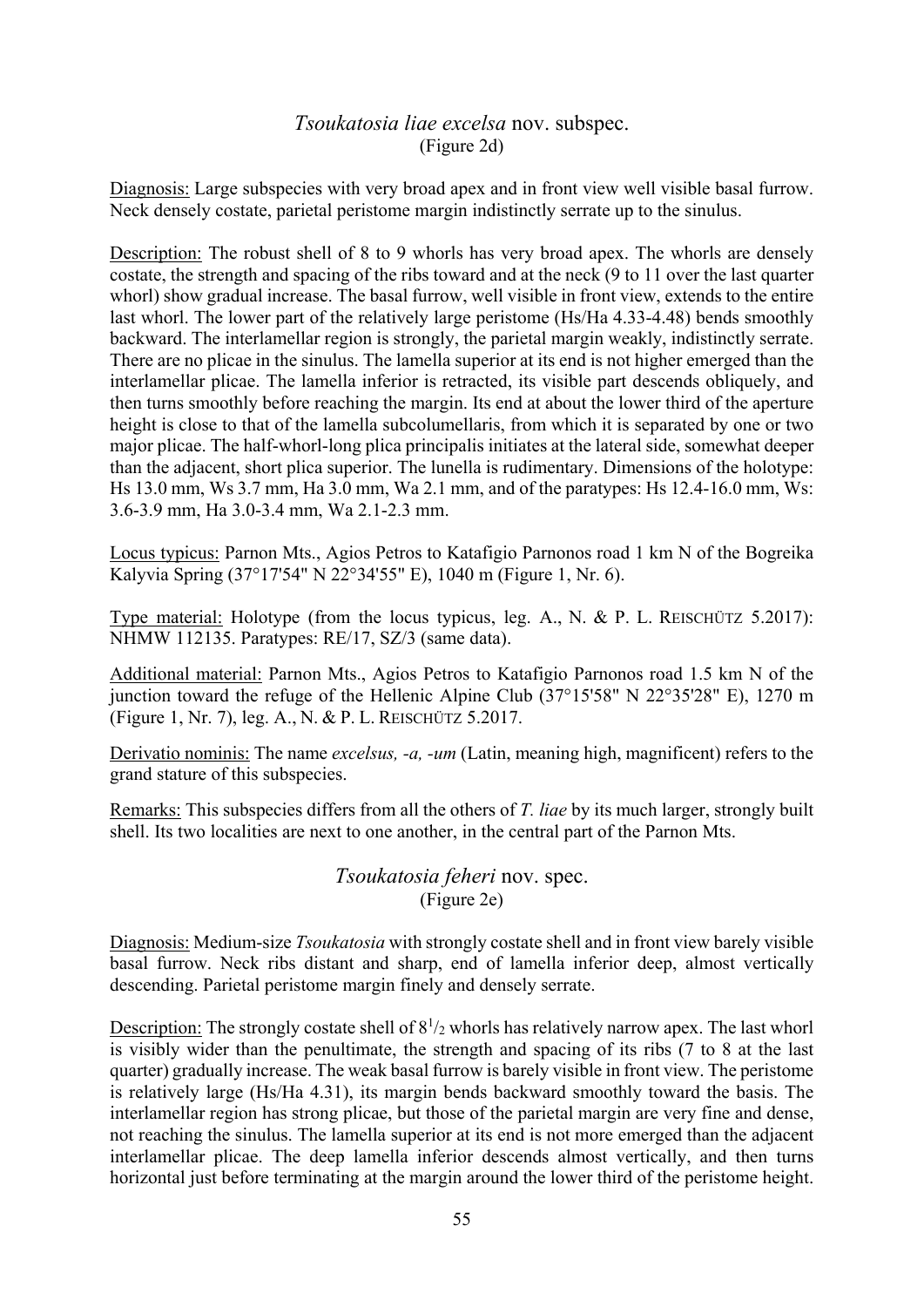It is separated from the lower ending lamella subcolumellaris by one or two strong plicae. The clausilial apparatus could not be examined. Dimensions of the holotype: Hs 11.2 mm, Ws 3.0 mm, Ha 2.6 mm, Wa 1.9 mm, and of the paratypes: Ws: 2.9-3.0 mm, Ha 2.6-2.7 mm, Wa 1.9  $mm$ 

Locus typicus: Parnon Mts., Vamvakou to Katafigio Parnonos road, 2.3 km NW of the Polydroso junction (37°13'20" N 22°33'51" E), 1170 m (Figure 1, Nr. 10).

Type material: Holotype (from the locus typicus, leg. A., N. & P. L. REISCHÜTZ 5.2016): NHMW 112136. Paratypes:  $RE/1 + 1$  body whorl, SZ/1 body whorl (same data);  $RE/2$  body whorls (same locality, leg. A., N. & P. L. REISCHÜTZ 5.2017).

Additional material: Parnon Mts., road from Karies toward Agios Petros (37°17'51" N 22°29'53" E), 930 m (Figure 1, Nr. 8), leg. A., N. & P. L. REISCHÜTZ 5.2017; Parnon Mts., 1 km from the Vresthena to Megali Vrisi road toward the Agios Konstantinos Church (37°13'50" N 22°30'37" E), 870 m (Figure 1, Nr. 9), leg. A., N. & P. L. REISCHÜTZ 5.2017.

Derivatio nominis: The new species is named after Zoltán Fehér, dedicated researcher of the Balkan malacofauna and a valued friend.

Remarks: With its strongly costate shell *Tsoukatosia feheri* nov. spec. differs from the other species of the genus except T. christinae A. & P. L. REISCHÜTZ 2003 and T. pallgergelyi A. & P. L. REISCHÜTZ & SZEKERES 2016, from which it is distinguished by its smaller, less slender shell, weaker basal furrow, and only finely serrate parietal margin of the peristome. The three localities of this species are next to each other along the W side of the Parnon ridge.

> Tsoukatosia brandstetteri nov. spec. (Figure 2f)

Diagnosis: Large, slender, densely costate *Tsoukatosia* with strong, in front view well visible basal furrow. Peristome abruptly backward-bent at the basis, its parietal margin is strongly serrate

Description: The relatively large and slender shell with narrow apex consists of  $9^{1}/_{2}$  whorls. The surface is densely costate, the neck ribs (11 to 12 at the last quarter whorl) are somewhat sharper but not wider-spaced than the preceding ones. The strong basal furrow, reaching up an entire whorl, is well visible in front view. The peristome is relatively small (Hs/Ha 5.18), its basal part bends backward at an angle. The peristome margin is strongly serrate all around, only the sinulus is free of plicae. The weak lamella superior is as much emerged as the adjacent plicae. The lamella inferior is very retracted, its visible end part descends almost vertically, and then turns smoothly toward the peristome to reach its margin horizontally. The lamella subcolumellaris ends just underneath, separated from the inferior by one strong plica. The short plica principalis initiates dorsolaterally, the clausilium plate is narrow with parallel sides. The rest of the clausilial apparatus could not be examined. Dimensions of the holotype: Hs 14.5 mm, Ws 3.2 mm, Ha 2.8 mm, Wa 2.0 mm, and of the paratypes: Ha 2.8-2.9 mm, Wa 2.0 mm.

Locus typicus: Parnon Mts., Voskina to Kastanitsa road, cliffs at the Prastos junction (37°15'22" N 22°41'53" E), 560 m (Figure 1; Nr. 11).

Type material: Holotype (from the locus typicus, leg. A., N. & P. L. REISCHÜTZ 5.2016): NHMW 112137. Paratypes: RE/1 body whorl, SZ/1 body whorl (same data).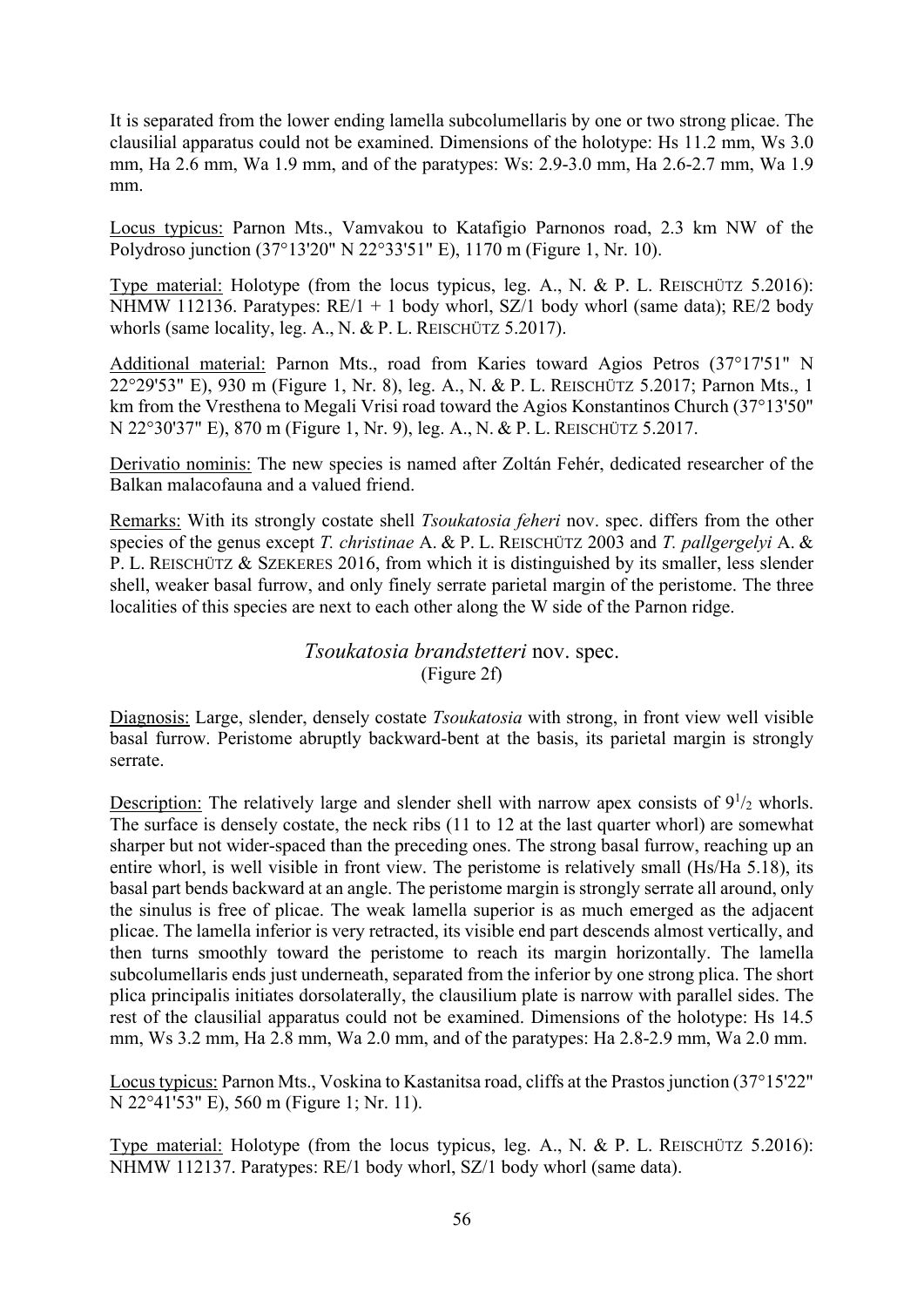Derivatio nominis: The new species is dedicated to Clemens M. Brandstetter, secretary of the 'Erste Vorarlberger Malakologische Gesellschaft', a keen researcher of the Limacidae and friend of the authors.

Remarks: Within the genus the strongly elongate shell and high  $(5)$  Hs/Ha index of the new species is shared only with T. arabatzis A. & P. L. REISCHÜTZ 2014, T. christinae, and T. *pallgergelyi.* However, *T. brandstetteri* nov. spec. can clearly be distinguished from *T. arabatzis* by its larger size and strongly serrate parietal peristome margin, from *T. christinae*, and T. pallgergelyi by the weaker and denser sculpture, whereas from all these three species by the very deep positioned, almost vertically descending lamella inferior. The locus typicus is at the foothills of the Parnon Mts., NE of the main ridge.

# Unidentified samples

The taxonomic status of the following two Tsoukatosia samples, containing only apices, could not be ascertained:

(1) Parnon Mts., 7 km SE of Agios Petros along the road to Katafigio Parnonos  $(37^{\circ}18'30''$  N 22°34'39" E), 1000 m (Figure 1, Nr. 12), leg. P. SUBAI 20.5.2011 (P. SUBAI personal communication). The site where two apices were found is only about 1 km north-northwest of the type locality of T. liae excelsa nov. subspec.

(2) Parnon Mts., 1 km from Paleochori toward Agios Vasileios (37°10'26" N 22°43'8" E), 760 m (Figure 1, Nr. 13), leg. A., N. & P. L. REISCHÜTZ 5.2017. A single apical fragment of only  $3^{1/2}$  whorls, representing the easternmost *Tsoukatosia* record from the Parnon Mts.

In 2016 two intact shells were found at a locality that had been mentioned earlier only as a site with an unidentified *Tsoukatosia* (A. & P. L. REISCHÜTZ & SZEKERES 2016). This clausiliid, from the Taigetos Mts., cliffs along the Longanikos to Agoriani road (37°13'13" N 22°15'28" E, 800 m), could now be identified by means of complete shells as T. christinae.

### The distribution of Tsoukatosia

The title of the paper that described the first *Tsoukatosia* envisioned that "there may be more" members of this genus awaiting discovery (GITTENBERGER 2000). In the years that followed this prediction became justified by numerous findings that resulted from combining well designed collecting methods with tedious field work. Whereas most of the currently available data are from the Peloponnesos, suggesting that further occurrences may be expected all over the peninsula, there are also records from Central Greece, just north of the Bay of Corinth, and from the Athos Peninsula in Greek Macedonia (A. & P. L. REISCHÜTZ & SZEKERES 2016). Considering that *Tsoukatosia* species, as all European Phaedusinae, are regarded Tertiary relicts (NORDSIECK 1978), the current localities can be viewed as fragmented remnants of a once vast geographical range of the genus.

The available data reveal that, unlike the members of the genus Sciocochlea C. R. BOETTGER 1935 which also live in shallow subterranean habitats, the occurrence of *Tsoukatosia* species is not restricted to narrow, 30 to 40 km wide coastal strips. Whereas the near-coastal T. arabatzis, T. argolica A. & P. L. REISCHÜTZ & SZEKERES 2016 and T. l. liae are found at altitudes between 100 and 300 m, more inland localities of the Peloponnesos are at higher elevations, up to 1400 m, that can likely ensure sufficient all year round humidity. Remarkably, there is some apparent correlation between the size of *Tsoukatosia* taxa and the altitude where they occur. Namely, those near the coast tend to be small (Hs  $\leq$ 12 mm), while *T. pallgergelyi* and *T. liae excelsa* nov. subspec. that occur above 1000 m are the largest (Hs 16.0 and up to 16.0 mm, respectively). Despite the increasing knowledge there are still important questions about this genus that need